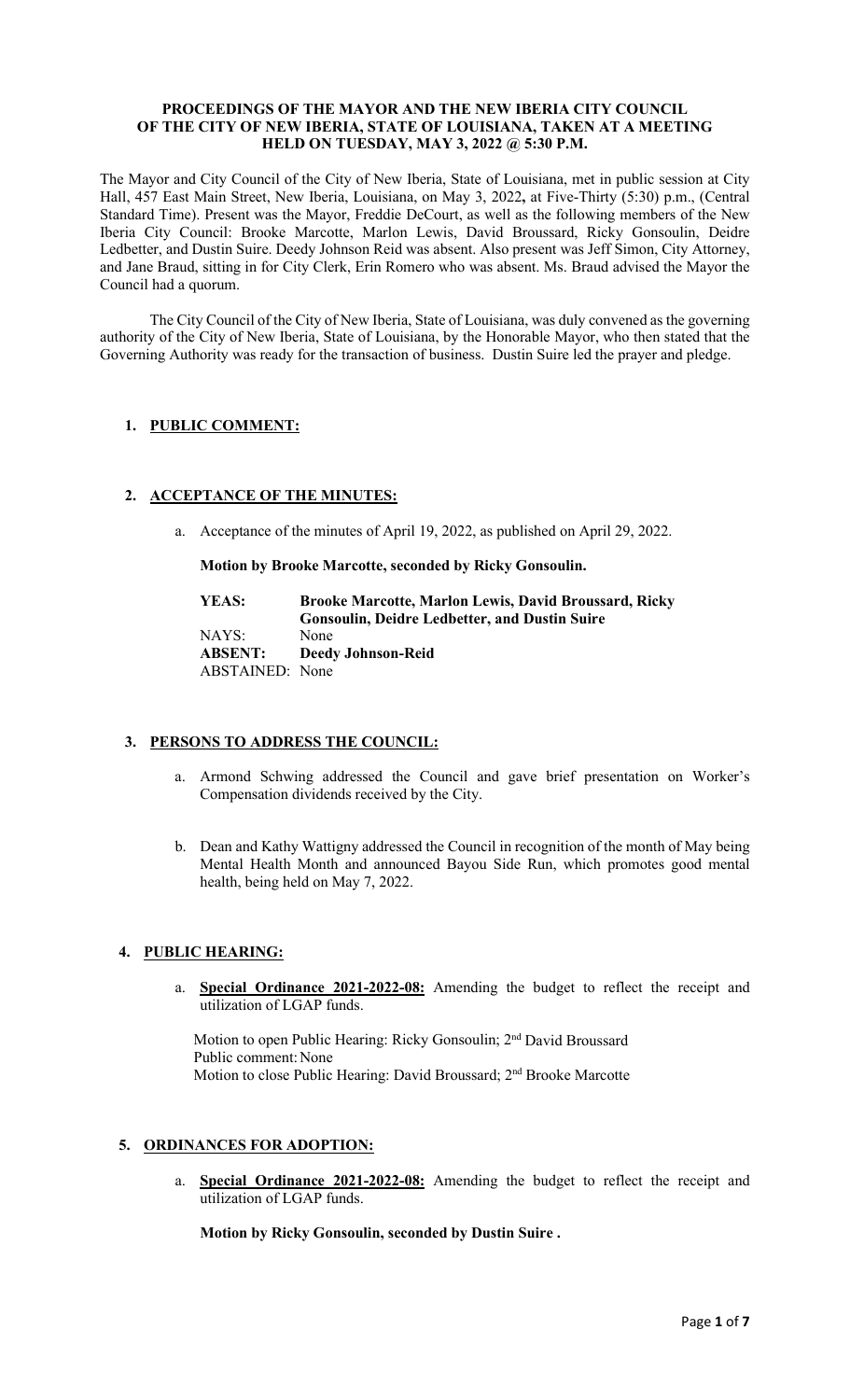**YEAS: Brooke Marcotte, Marlon Lewis, David Broussard, Ricky Gonsoulin, Deidre Ledbetter, and Dustin Suire** NAYS: None **ABSENT: Deedy Johnson-Reid**

ABSTAINED: None

# **6. RESOLUTIONS:**

**Resolution 22-87:** To consider and take action with respect to adopting a resolution ordering and calling a special election to be held in the City of New Iberia, State of Louisiana, to authorize the levy of a special tax therein; making application to the State Bond Commission in connection therewith; and providing for other matters in connection therewith.

**Motion by Deidre Ledbetter, seconded by Marlon Lewis.** 

| YEAS:           | <b>Brooke Marcotte, Marlon Lewis, David Broussard, Ricky</b> |
|-----------------|--------------------------------------------------------------|
|                 | <b>Gonsoulin, Deidre Ledbetter, and Dustin Suire</b>         |
| NAYS:           | None                                                         |
| ABSENT:         | Deedy Johnson-Reid                                           |
| ABSTAINED: None |                                                              |

b. **Resolution 22-88:** Awarding contract to Bulliard Construction Company for the City Park and West End Park Community Centers Re-Roofing Improvements Project and authorizing the Mayor to execute any and all contracts and documentation in connection therewith.

**Motion by Dustin Suire, seconded by Marlon Lewis.** 

| YEAS:           | <b>Brooke Marcotte, Marlon Lewis, David Broussard, Ricky</b><br><b>Gonsoulin, Deidre Ledbetter, and Dustin Suire</b> |
|-----------------|----------------------------------------------------------------------------------------------------------------------|
| NAYS:           | None                                                                                                                 |
| <b>ABSENT:</b>  | <b>Deedy Johnson-Reid</b>                                                                                            |
| ABSTAINED: None |                                                                                                                      |

# **7. PROPERTY STANDARDS:**

a. **Public Hearing and Action (Resolution No. 22-89)** on the state of buildings located at 295 Camelia Street (District 5), per Resolution 22-56, as noticed and advertised on April 20, 2022.

> **Public Hearing:** Property owner was not present. Her father, Adel Malahmeh was present at hearing and offered explanation for status of property conditions with no plan for clean up due to vagrant living on the property. The Mayor said he will consult with NIPD to remove vagrant. The permit process was explained by the City Attorney. The Mayor offered to do a scope of work for this property, however, the property owner will still have to follow all of the procedures set forth by the permitting department and they will monitor the progress made at this property.

> **Resolution 22-89:** Declaring that the building(s) or structure(s) located at 295 Camelia Street (District 5) be repaired to conform to the Building Code of the City of New Iberia and that the property owner clear the trash and debris from the yard, obtain a permit prior to a return to the Board of Trustees for a 'revisit' on June 21, 2022 to give an update on the status of this property.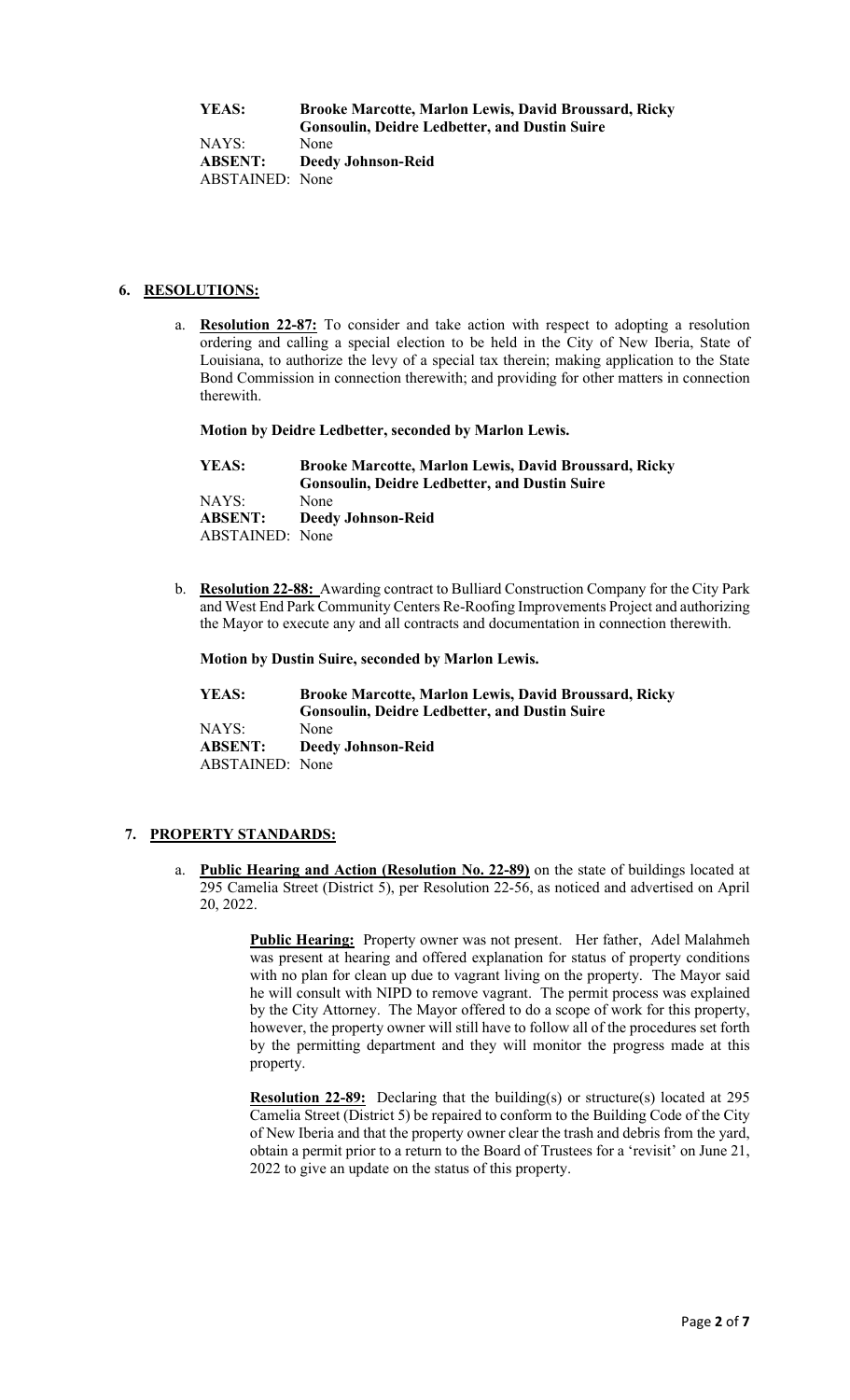**Motion by Dustin Suire, seconded by Marlon Lewis.** 

| YEAS:          | <b>Brooke Marcotte, Marlon Lewis, David Broussard,</b> |
|----------------|--------------------------------------------------------|
|                | Ricky Gonsoulin, Deidre Ledbetter, and Dustin          |
|                | <b>Suire</b>                                           |
| NAYS:          | None                                                   |
| <b>ABSENT:</b> | <b>Deedy Johnson-Reid</b>                              |
| ABSTAINED:     | None                                                   |

b. **Public Hearing and Action (Resolution No. 22-90)** on the state of buildings located at 1524 Crestwell Street (District 3), per Resolution 22-57, as noticed and advertised on April 20, 2022.

> **Public Hearing:** The Mayor called aloud for anyone present to represent this property and there was no response.

**Resolution 22-90:** Declaring that the City shall proceed with the demolition and removal of the building(s) or structure(s) located at 1524 Crestwell Street (District 3), and the City of New Iberia shall file a Lien and Privilege for the cost of demolishing or removing the buildings or structures against the lot and improvements upon which the building or structure is situated, all as more fully provided by R.S. 33:4761 - 4766.

**Motion by David Broussard, seconded by Ricky Gonsoulin.** 

| YEAS:          | <b>Brooke Marcotte, Marlon Lewis, David Broussard,</b> |
|----------------|--------------------------------------------------------|
|                | Ricky Gonsoulin, Deidre Ledbetter, and Dustin          |
|                | <b>Suire</b>                                           |
| NAYS:          | None                                                   |
| <b>ABSENT:</b> | <b>Deedy Johnson-Reid</b>                              |
| ABSTAINED:     | None                                                   |

c. **Public Hearing and Action (Resolution No. 22-91)** on the state of buildings located at 321 E. Dale Street (District 3), per Resolution 22-58, as noticed and advertised on April 20, 2022.

> **Public Hearing:** The Mayor called aloud for anyone present to represent this property and Adel Malehmeh responded. The Mayor offered to do a scope of work for this property as well as the others, however, the property owner will still have to follow all of the procedures set forth by the permitting department, who will monitor the progress made at this property.

> **Resolution 22-91:** Declaring that the building(s) or structure(s) located at 321 E. Dale Street (District 3) be repaired to conform to the Building Code of the City of New Iberia and that the property owner clear the trash and debris from the yard, obtain a permit prior to a return to the Board of Trustees for a 'revisit' on June 21, 2022 to give an update on the status of this property.

**Motion by David Broussard, seconded by Ricky Gonsoulin.** 

| YEAS:             | <b>Brooke Marcotte, Marlon Lewis, David Broussard,</b> |
|-------------------|--------------------------------------------------------|
|                   | Ricky Gonsoulin, Deidre Ledbetter, and Dustin          |
|                   | <b>Suire</b>                                           |
| NAYS:             | None                                                   |
| <b>ABSENT:</b>    | <b>Deedy Johnson-Reid</b>                              |
| <b>ABSTAINED:</b> | None                                                   |

d. **Public Hearing and Action (Resolution No. 22-92)** on the state of buildings located at 408 W. Dale Street (District 2), per Resolution 22-59, as noticed and advertised on April 20, 2022.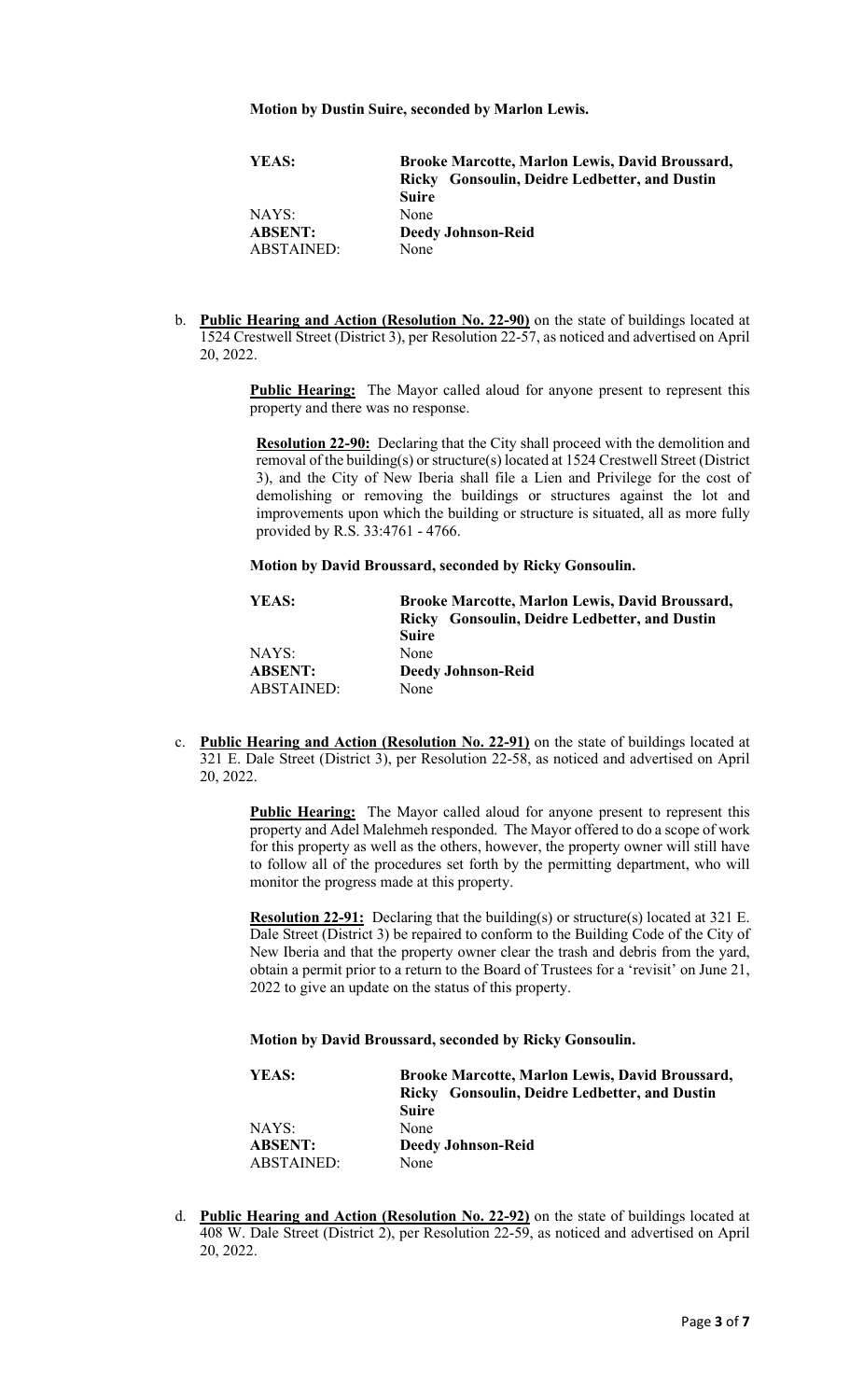**Public Hearing:** The Mayor called aloud for anyone present to represent this property and Adel Malehmeh responded. The property owner offered no plan for remediations.

**Resolution 22-92:** Declaring that the City shall proceed with the demolition and removal of the building(s) or structure(s) located at 408 W. Dale Street (District 2), and the City of New Iberia shall file a Lien and Privilege for the cost of demolishing or removing the buildings or structures against the lot and improvements upon which the building or structure is situated, all as more fully provided by R.S. 33:4761 - 4766.

**Motion by Marlon Lewis, seconded by Ricky Gonsoulin.** 

| YEAS:          | Brooke Marcotte, Marlon Lewis, David Broussard,<br>Ricky Gonsoulin, Deidre Ledbetter, and Dustin |
|----------------|--------------------------------------------------------------------------------------------------|
|                | <b>Suire</b>                                                                                     |
| NAYS:          | None                                                                                             |
| <b>ABSENT:</b> | <b>Deedy Johnson-Reid</b>                                                                        |
| ABSTAINED:     | None                                                                                             |

e. **Public Hearing and Action (Resolution No. 22-93)** on the state of buildings located at 906 Dautreuil Alley (District 5), per Resolution 22-60, as noticed and advertised on April 20, 2022.

> **Public Hearing:** The Mayor called aloud for anyone present to represent this property and there was no response. Jimmy Landry advised that a permit to demolish this home was obtained by the property owners who have been making progress on the home. Mr. Landry recommended allowing property owner to return on June 21, 2022 to revisit the state of demolitions.

**Resolution 22-93:** Declaring that the building(s) or structure(s) located at 906 Dautreil Alley (District 5) be repaired to conform to the Building Code of the City of New Iberia and that the property owner return to the Board of Trustees for a 'revisit' on June 21, 2022 to give an update on the status of this property.

### **Motion by Ricky Gonsoulin, seconded by Brooke Marcotte.**

| YEAS:             | <b>Brooke Marcotte, Marlon Lewis, David Broussard,</b> |
|-------------------|--------------------------------------------------------|
|                   | Ricky Gonsoulin, Deidre Ledbetter, and Dustin          |
|                   | <b>Suire</b>                                           |
| NAYS:             | None                                                   |
| <b>ABSENT:</b>    | <b>Deedy Johnson-Reid</b>                              |
| <b>ABSTAINED:</b> | None                                                   |

f. **Public Hearing and Action (Resolution No. 22-94)** on the state of buildings located at 809 Edna Street (District 5), per Resolution 22-61, as noticed and advertised on April 20, 2022.

> **Public Hearing:** The Mayor called aloud for anyone present to represent this property and there was no response.

**Resolution 22-94:** Declaring that the City shall proceed with the demolition and removal of the building(s) or structure(s) located at 809 Edna Street (District 5), and the City of New Iberia shall file a Lien and Privilege for the cost of demolishing or removing the buildings or structures against the lot and improvements upon which the building or structure is situated, all as more fully provided by R.S. 33:4761 - 4766.

**Motion by Ricky Gonsoulin, seconded by Deidre Ledbetter.** 

| YEAS:          | <b>Brooke Marcotte, Marlon Lewis, David Broussard,</b> |
|----------------|--------------------------------------------------------|
|                | Ricky Gonsoulin, Deidre Ledbetter, and Dustin          |
|                | <b>Suire</b>                                           |
| NAYS:          | None                                                   |
| <b>ABSENT:</b> | <b>Deedy Johnson-Reid</b>                              |
| ABSTAINED:     | None                                                   |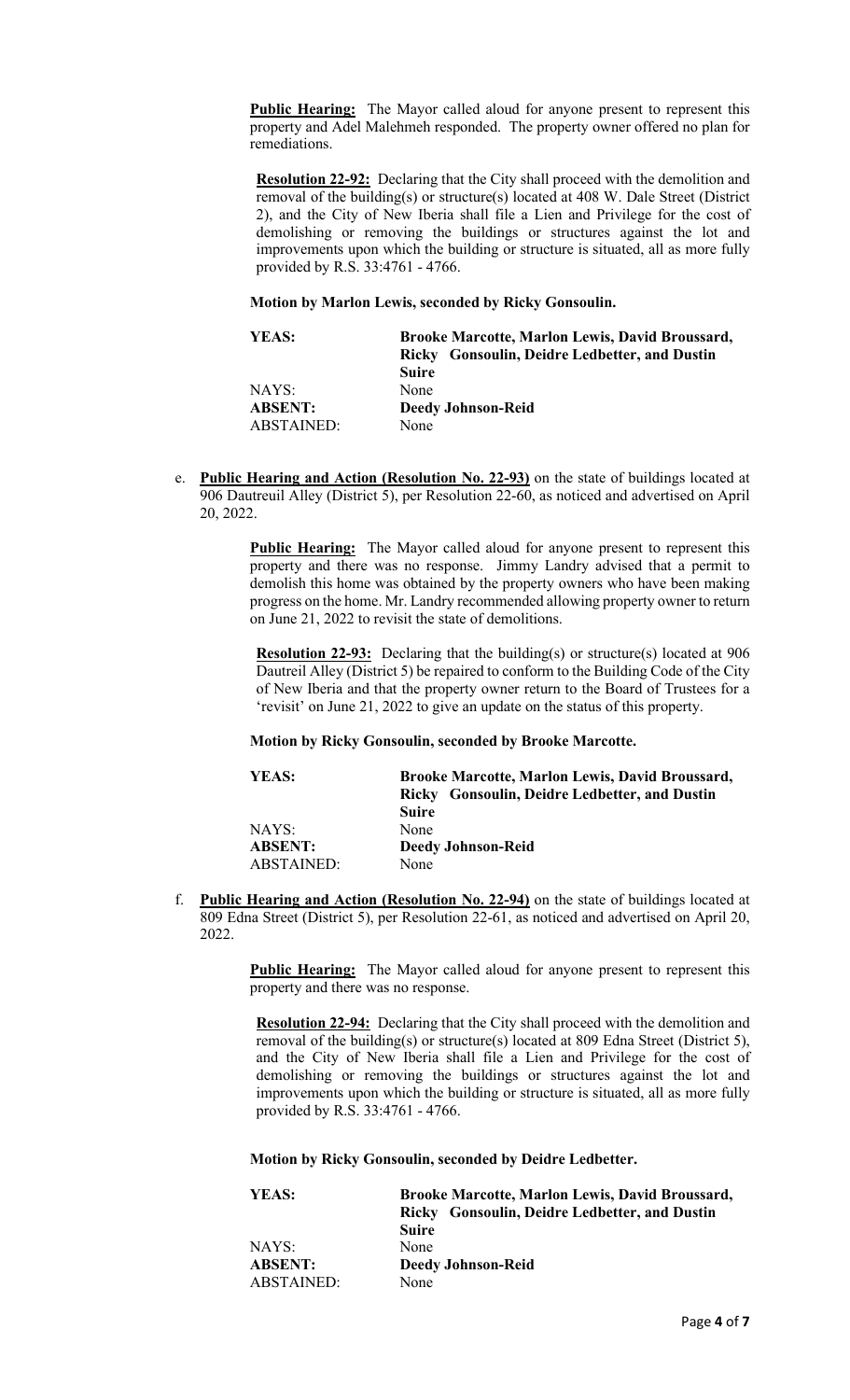g. **Public Hearing and Action (Resolution No. 22-95)** on the state of buildings located at 416 Field Street (District 5), per Resolution 22-62, as noticed and advertised on April 20, 2022

> **Public Hearing:** The Mayor called aloud for anyone present to represent this property and Van Viator was present. He hired a company to remove the downed trees and has plans to demolish the property. Mr. Viator was advised to obtain a permit for demolition from the 4<sup>th</sup> floor in the Permit and Inspection Department.

> **Resolution 22-95:** Declaring that the City shall proceed with the demolition and removal of the building(s) or structure(s) located at 416 Field Street be repaired to conform to the Building Code of the City of New Iberia and that the property owner return to the Board of Trustees for a 'revisit' on June 21, 2022 to give an update on the status of this property.

**Motion by Ricky Gonsoulin, seconded by Brooke Marcotte.** 

| YEAS:          | <b>Brooke Marcotte, Marlon Lewis, David Broussard,</b><br>Ricky Gonsoulin, Deidre Ledbetter, and Dustin |
|----------------|---------------------------------------------------------------------------------------------------------|
|                | <b>Suire</b>                                                                                            |
| NAYS:          | None                                                                                                    |
| <b>ABSENT:</b> | <b>Deedy Johnson-Reid</b>                                                                               |
| ABSTAINED:     | None                                                                                                    |
|                |                                                                                                         |

h. **Public Hearing and Action (Resolution No. 22-96)** on the state of buildings located at 801 Francis Street (District 5), per Resolution 22-63, as noticed and advertised on April 20, 2022.

> **Public Hearing:** The Mayor called aloud for anyone present to represent this property and there was no response.

**Resolution 22-94:** Declaring that the City shall proceed with the demolition and removal of the building(s) or structure(s) located at 801 Francis Street (District 5), and the City of New Iberia shall file a Lien and Privilege for the cost of demolishing or removing the buildings or structures against the lot and improvements upon which the building or structure is situated, all as more fully provided by R.S. 33:4761 - 4766.

#### **Motion by Deidre Ledbetter, seconded by Marlon Lewis.**

| YEAS:                               | <b>Brooke Marcotte, Marlon Lewis, David Broussard,</b><br>Ricky Gonsoulin, Deidre Ledbetter, and Dustin<br><b>Suire</b> |
|-------------------------------------|-------------------------------------------------------------------------------------------------------------------------|
| NAYS:                               | None                                                                                                                    |
| <b>ABSENT:</b><br><b>ABSTAINED:</b> | <b>Deedy Johnson-Reid</b><br>None                                                                                       |

i. **Public Hearing and Action (Resolution No. 22-97)** on the state of buildings located at 1355 Julia Street (District 3), per Resolution 22-64, as noticed and advertised on April 20, 2022.

> **Public Hearing:** The Mayor called aloud for anyone present to represent this property and there was no response. Jimmy Landry advised that since the property was advertised, it was sold to a new owner. Mr. Landry advised that he spoke with the new owner who has begun to make remediations to the property but could not be present due to his work schedule. Mr Landry recommended allowing the property to be revisited on June 21, 2022.

> **Resolution 22-95:** Declaring that the City shall proceed with the demolition and removal of the building(s) or structure(s) located at 1355 Julia Street (District 3)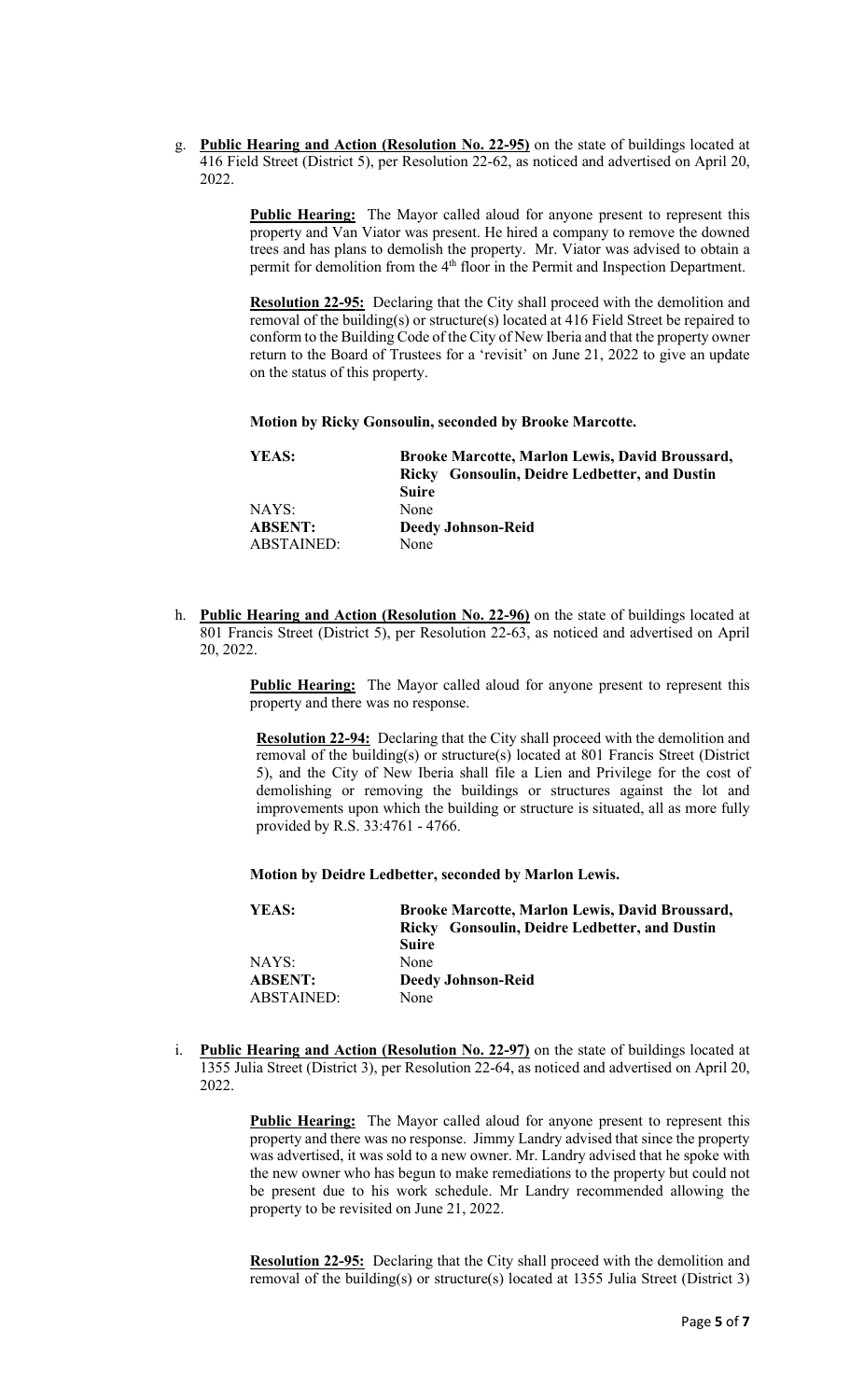be repaired to conform to the Building Code of the City of New Iberia and that the property owner return to the Board of Trustees for a 'revisit' on June 21, 2022 to give an update on the status of this property.

#### **Motion by David Broussard, seconded by Deidre Ledbetter.**

| YEAS:          | <b>Brooke Marcotte, Marlon Lewis, David Broussard,</b> |
|----------------|--------------------------------------------------------|
|                | Ricky Gonsoulin, Deidre Ledbetter, and Dustin          |
|                | <b>Suire</b>                                           |
| NAYS:          | None                                                   |
| <b>ABSENT:</b> | <b>Deedy Johnson-Reid</b>                              |
| ABSTAINED:     | None                                                   |

j. **Public Hearing and Action (Resolution No. 22-98)** on the state of buildings located at 808 Lombard Street (District 2), per Resolution 22-65, as noticed and advertised on April 20, 2022.

> **Public Hearing:** The Mayor called aloud for anyone present to represent this property and there was no response.

**Resolution 22-98:** Declaring that the City shall proceed with the demolition and removal of the building(s) or structure(s) located at 808 Lombard Street (District 2), and the City of New Iberia shall file a Lien and Privilege for the cost of demolishing or removing the buildings or structures against the lot and improvements upon which the building or structure is situated, all as more fully provided by R.S. 33:4761 - 4766.

#### **Motion by Marlon Lewis, seconded by Ricky Gonsoulin.**

| YEAS:          | <b>Brooke Marcotte, Marlon Lewis, David Broussard,</b><br>Ricky Gonsoulin, Deidre Ledbetter, and Dustin<br><b>Suire</b> |
|----------------|-------------------------------------------------------------------------------------------------------------------------|
| NAYS:          | None                                                                                                                    |
| <b>ABSENT:</b> | <b>Deedy Johnson-Reid</b>                                                                                               |
| ABSTAINED:     | None                                                                                                                    |

k. **Public Hearing and Action (Resolution No. 22-99)** on the state of buildings located at 630 Mississippi Street (District 2), per Resolution 22-66, as noticed and advertised on April 20, 2022.

> **Public Hearing:** The Mayor called aloud for anyone present to represent this property and there was no response.

**Resolution 22-98:** Declaring that the City shall proceed with the demolition and removal of the building(s) or structure(s) located at 630 Mississippi Street (District 2), and the City of New Iberia shall file a Lien and Privilege for the cost of demolishing or removing the buildings or structures against the lot and improvements upon which the building or structure is situated, all as more fully provided by R.S. 33:4761 - 4766.

### **Motion by Marlon Lewis, seconded by Dustin Suire.**

| YEAS:          | <b>Brooke Marcotte, Marlon Lewis, David Broussard,</b> |
|----------------|--------------------------------------------------------|
|                | Ricky Gonsoulin, Deidre Ledbetter, and Dustin          |
|                | <b>Suire</b>                                           |
| NAYS:          | None                                                   |
| <b>ABSENT:</b> | <b>Deedy Johnson-Reid</b>                              |
| ABSTAINED:     | None                                                   |

### **8. COUNCIL REMARKS:**